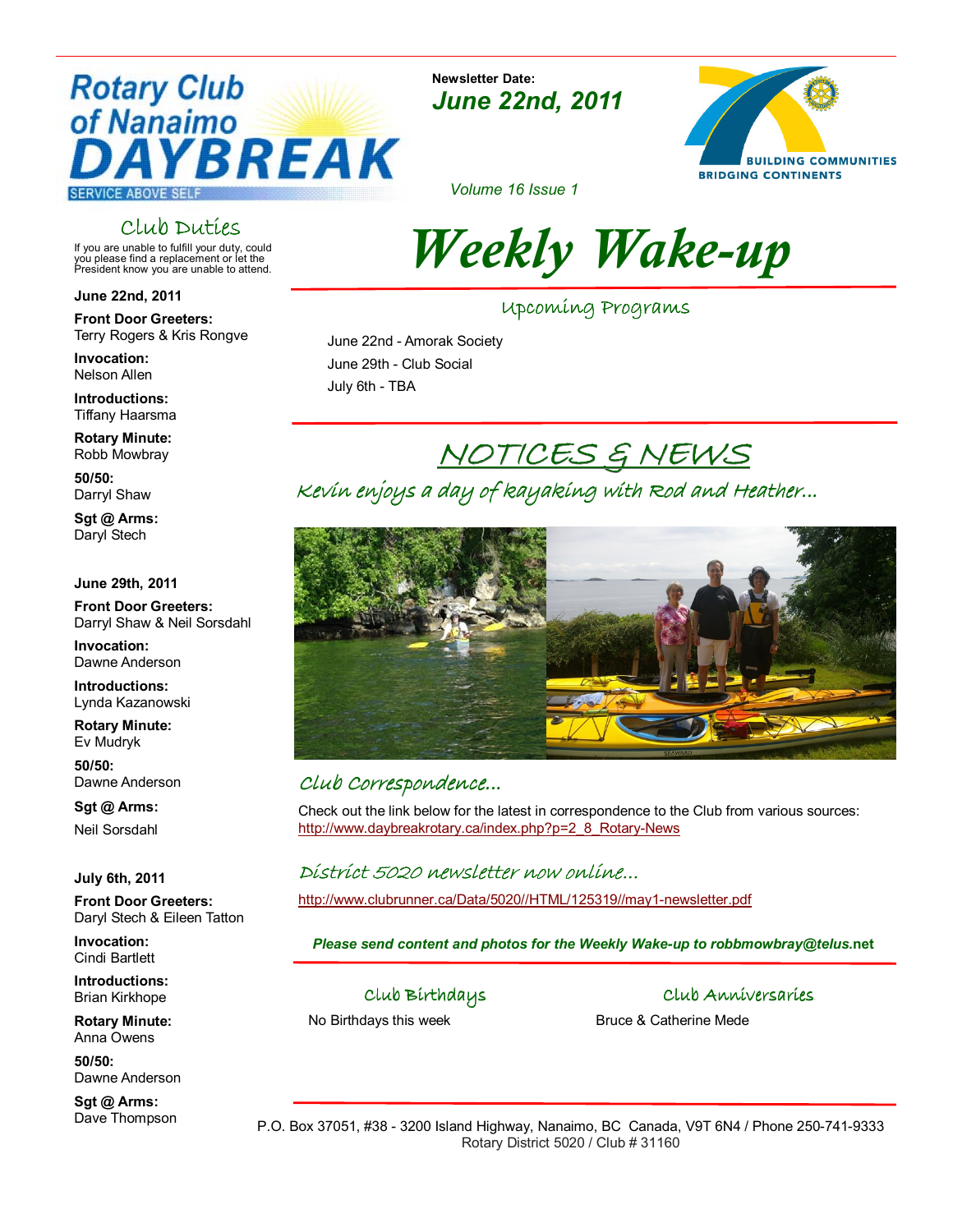#### Volume 16, Issue 1 Page 2

#### Meeting Notes - June 15th wordsmith Ron Blank, photos Donna Allen

Introductions: Visiting Rotarians:

Rod Smith from Nanaimo North, here to help Val set up

Guests:

Kevin Hartman Cortez, introduced by Karin, who pointed out that he had two trips to the Dinghy Dock and his first involuntary dunk in the saltchuck when kayaking with Rod. Steve Arnett with NYSA. Nina Watt with Boys & Girls Club. Val Smith, ecumenical contact for Nanaimo Refugee Sponsorship Group. Sun Kang (sp?) Val's guest.

Then Rod Mont gave a Rotary Minute, in which he updated us on Polio Plus. Among the facts: It costs as little as 60 cents to protect a child for life. Polio can cause paralysis within hours of infection, affecting the lower motor neurons of the brain stem. Task of eradicating polio began in 1985 with 125 countries and 350,000 people affected. Today there remain 4 countries, with no more than 100 cases. The Gates Foundation will donate 355 million if Rotary raises 200 million. So far 174 million has been raised.

Rod and Val Smith did a presentation regarding the Nanaimo Refugee Sponsorship Group. Less than 1 month ago they became aware of the need for families who are without a country. These are stateless people who fled to Iraq from Palestine, who have been stranded for many years in refugee camps. Many of the children shown in their slides in the camp are now living in BC. St Andrews United Church made a commitment to sponsor a group in conjunction with Rotary, Christ Community Church, Hope Lutheran and the Islamic Center.

Ashraf and Palla and their 3-year-old son Abdullah are Muslims who speak only Arabic. They need support for an adjustment to the culture, and learning English. The first families to come over are doing wonderfully. As sponsors, we would give a 1 year financial commitment and ongoing social support. For information, see the information sheets Patrick e-mailed out on Thursday.

Neil then presented the donation of \$2500 each from the Golf Tournament to Steve Arnett of NYSA and Nina Watt of Boys & Girls Club. Steve spoke from the heart of his gratitude for 11 years of support from Daybreak Rotary. He stated that we have no idea of the impact our support has had on kids. They come in for meals 3 nights a week and are given the help and guidance they need to get their lives on track.

Nina said the Boys & Girls Club was very grateful. They run teen center leadership programs, and a dragon boating team led by youth is available for low income kids who otherwise would never be able to participate. Last year one boy on the team won an award for the strongest rookie, when he had never before participated in any sport. Kids who started 6 years ago and are no longer eligible for the youth team are now starting their own dragon boating team.

Denise spoke about the installation this Saturday at 5:00 pm at Brannen Lake Campgrounds. The meeting starts at 5:00. Bring one dish and a lawn chair and whatever you want to drink. Hot dogs and hamburgers are provided.

Ken Hammer did a show-and-tell about his trip to Ghana. There were 6 Rotarians and 2 non-Rotarians. He stayed with an inoculation volunteer for part of the trip. Talked about projects in Sunyani: Bathroom facility, security fence, white boards, hand-dug well. Raised \$3500 for mosquito nets. The improvements to the school made such a difference that the teach-

...continued on next page/

Special Note: Rotary Club of Lantzville WILL NOT be holding a morning meeting on Thursday June 23<sup>rd</sup>, but instead will be holding an evening meeting that night for their installation of incoming president Sucha Ollek.

### Rotary Club Meetings

Monday – Parksville, Bayside Inn, Noon Tuesday – Nanaimo North, Frith-Radcliffe Auditorium, Kiwanis Village, 6:15 p.m. Wednesday – Nanaimo Oceanside, 3rd Street Fieldhouse, 5 p.m. Thursday – Lantzville – ABC Restaurant on Mary Ellen Drive, 7 a.m. Friday – Nanaimo – Coast Bastion Inn, 12:15 p.m.

#### Rotary Contacts

Club President: Patrick Maguire Past President: Dave Perry Vice President: Neil Sorsdahl Club Secretary: Eileen Tatton Club Treasurer:

Cindy Bartlett Club President Elect: Bill Brendon

International Service Director: Rod Mont Community Service Director: Christine Craigie Vocational Service Director: Dave Thompson Club Service Director: Denise Larson

Bulletin Editor: Robb Mowbray

Assistant Governor Area 2B: Brenda Grice District Governor 2010-11: Robert Martin RI President 2010-11: Ray Klinginsmith

#### $\sim$ ~~~~~~ Make-ups

To ensure that your make-up information is properly recorded, send any info on extra meetings attended, extra committee work, service projects, online work, etc. to Neil Sorsdahl at goldendivot@shaw.ca

#### Four Way Test

 $\sim$ ~~~~~~

- 1. Is it the TRUTH?
- 2. Is it FAIR to all concerned? 3. Will it build GOODWILL and
- BETTER FRIENDSHIPS?
- 4. Will it be BENEFICIAL to all concerned?

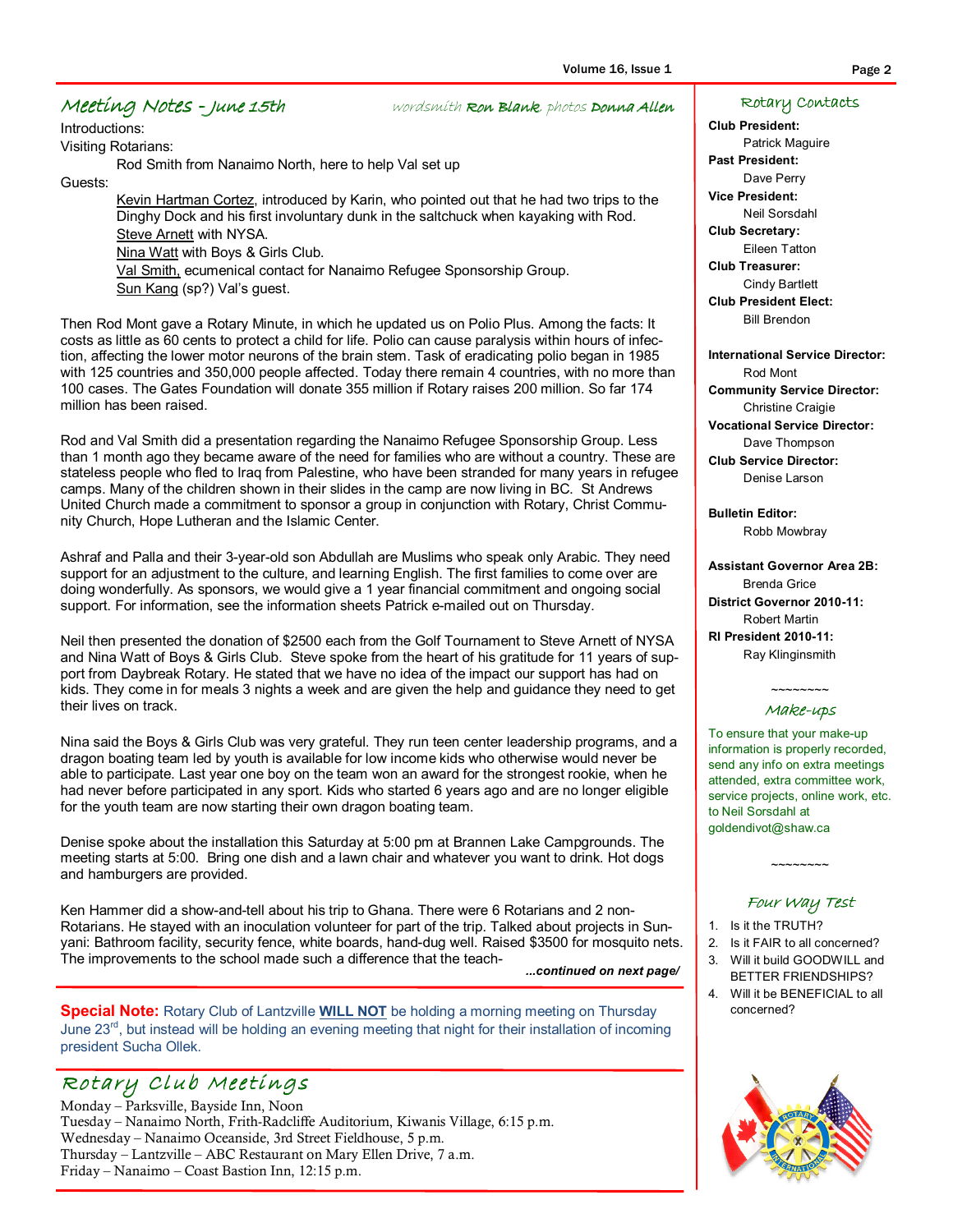ers are bringing their own children there who used to go to private schools and the school is needing to be expanded. Ken visited the High Commission and also visited 4 of 15 Rotary clubs, 3 in one evening! He brought a couple of newspapers to show the old interacting with the new. New projects to work on: 1. putting new beds in Charity Medical Center; 2. books into a community library.

Patrick talked about the fact that 220 Rotarians in our Nanaimo/Lantzville area have contributed over \$260,000 to local and international projects.

Board meeting Tuesday:

Membership report, Neil:

Attendance was 85% last month; 47 full-time members. This month is the last month for topping up to 100%. So far there are 22 people who qualify.

Financial report will be given at the meeting on the  $29<sup>th</sup>$ .

Donna: We gave out our awards at honors night – The Dusenbury Award for \$1000 and two more for \$1000 each.

Nelson: There will be a Swing into Spring wrap-up meeting Thursday. We raised \$3000, which will be given as 6 awards of \$500 to VIU music students.

The Rotarian of the year award will be give at installation.

There was spirited discussion about the Terry Fox Run. It was discussed at the Board Meeting and it was decided to present it to the membership re: leading it from now on.

Some of the opinions expressed were:

Reluctance to take on another project, although Sept. is not too busy.

T. Fox run has a strong recognition factor, but not a lot of splash-back for sponsors.

September is the poker tournament.

Maybe bring it up at the 5-club presidents' event.

Cancer research is a Lantzville specialty.

It would be a great event for 5 clubs.

Brian spoke about serving food at the Swim Club meet coming up in August. Waiting to hear from the school board regarding venue. Not sure of revenue or expenses yet. This August's swim clubs expressed interest. Just a question of whether we can make money.

Steve Arnett invited us for the 3<sup>rd</sup> annual Rotary and NYSA breakfast, to be hosted and served by NYSA at their facility, date to be decided.









From last week's meeting (left to right): Val Smith's presentation; Nina Watt and Steve Arnett accept cheques from Neil; Ken presents banners to Patrick.

#### ROTARY DAYBREAK UPCOMING BINGO COMMITMENTS 2010/2011

Mon., July 4, 2011 11am – 1pm Sher Holubowich Wed., Aug. 10, 2011 11am – 1pm Jim McIvor & Karin Mattern Sun., Sept. 25, 2011 11 am-1pm Kris Rongve

 & Denise Larson & Sher Holubowich